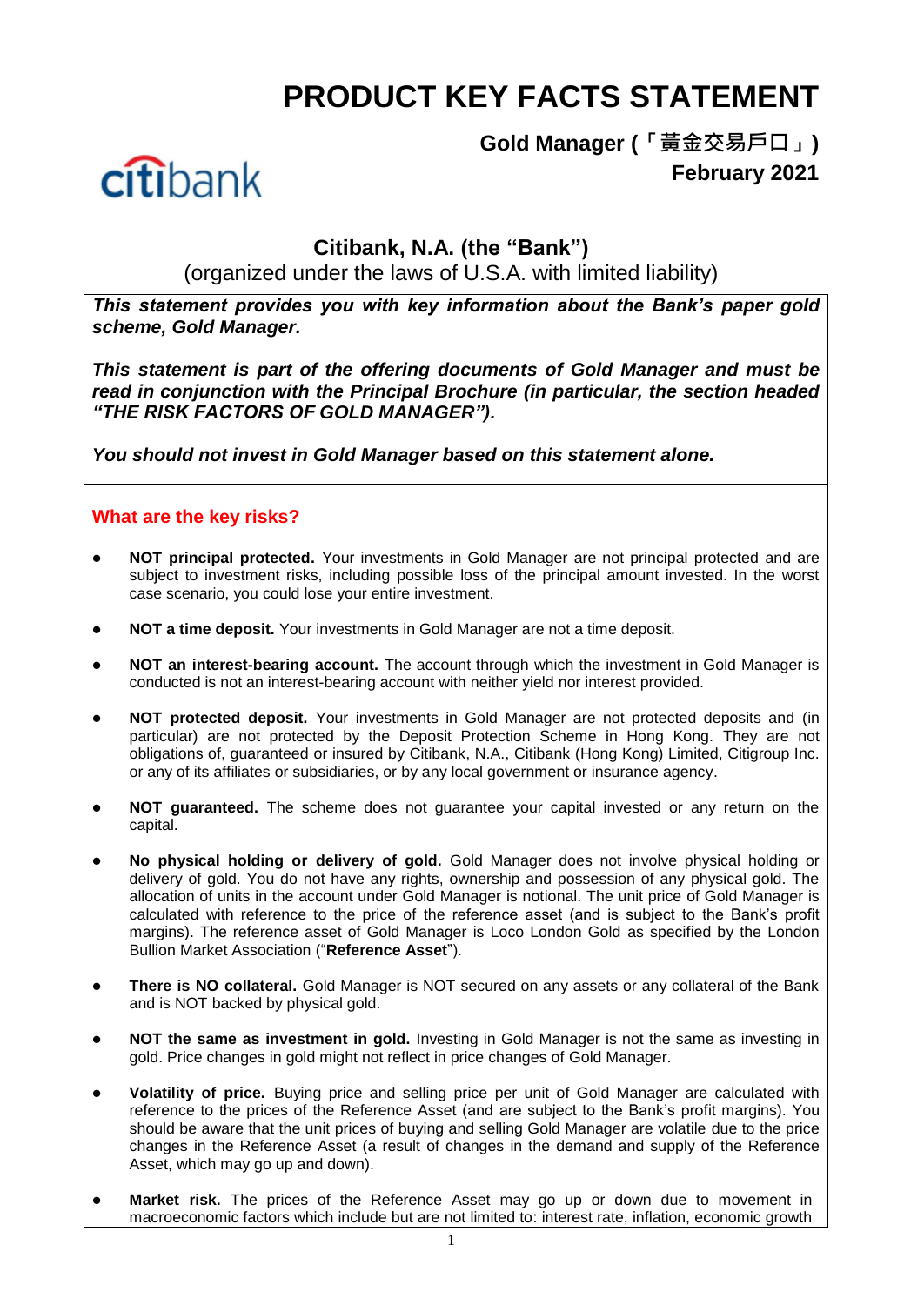and geopolitical tension. Buying price and selling price per unit of Gold Manager are calculated with reference to the prices of the Reference Asset (and are subject to the Bank's profit margins), and thus, your investments in Gold Manager are subject to market risk.

- **Concentration risk.** You should be aware of the concentration risk of investments in one reference asset and are reminded to avoid over-concentration of investments in Gold Manager.
- **Investment risk.** Investments involve risks and the prices of the Reference Asset may fluctuate. The value of your investments in Gold Manager may move up or down, sometimes dramatically, and may even become valueless. In the worst case, losses will be incurred rather than profit made.
- **NOT listed on any stock exchange.** Gold Manager is not listed on any stock exchange.
- **Demand and supply.** As mentioned, the Reference Asset is Loco London Gold. Gold is a physical commodity and is limited in supply. The price of gold will be affected by demand and supply of the commodity and will thus affect the pricing of Gold Manager.
- **Credit risk of the Bank.** Your investments in Gold Manager are subject to the credit risk of the Bank. Material adverse changes in the financial condition of the Bank may impair or affect the ability of the Bank to meet its obligations under Gold Manager.
- **Insolvency risk of the Bank.** There is no assurance of protection against a default by the Bank in respect of its payment obligations. If you invest in Gold Manager, you are relying upon the creditworthiness of the Bank and of no other person. If the Bank becomes insolvent or defaults on its obligations under Gold Manager, you can only make a claim as an unsecured creditor of the Bank. In the worst case scenario, you may lose your entire investment.
- **Early termination risk.** The Bank has the right to terminate Gold Manager and/or the account through which your investments in Gold Manager are conducted at any time in accordance with the Bank's "Terms and Conditions for Accounts and Services" and "Terms and Conditions for Gold Manager" (as amended from time to time) due to, including without limitation, illegality, pursuant to regulatory requirement, breach of obligations and zero balance. In particular, please note that the Bank may terminate or close your Gold Manager Account at any time immediately **without prior notice** to you where there is any change of law which prohibits or renders illegal the maintenance or operation of Gold Manager or the terms and conditions governing Gold Manager. In addition, the Bank may terminate Gold Manager with at least 30 calendar days' prior notice in writing to you (unless otherwise prohibited by applicable laws). In such scenario, if you cannot sell your Gold Manager units back to the Bank before the termination date, the amount payable by the Bank back to you on such termination will be the prevailing price of your Gold Manager units as quoted by the Bank at the date of termination, which may be substantially less than your investments in Gold Manager.
- **Risk relating to the Bank's hedging activities.** The Bank may enter into hedging transactions, which typically involve the establishment of long and/or short positions in the Reference Asset, with its respective hedging counterparties in the market. It is possible that these activities could adversely affect the prices of the Reference Asset if the size of hedging transaction is substantial. As such, the price of Gold Manager calculated with reference to the price of the Reference Asset will be affected as well. The value of your investments in Gold Manager may move up and down.
- **Set-off and Lien.** The Bank has the right to combine or consolidate any balances standing to the credit of your account under Gold Manager with the Bank to set-off against any indebtedness owed by you to the Bank. Under the Bank's "Terms and Conditions for Accounts and Services" and "Terms and Conditions for Gold Manager", in addition to any lien that the Bank may be entitled, the Bank may, at any time and without prior notice, apply the value of Gold Manager standing to the credit of your account towards the discharge of any of your liabilities owed to the Bank. Copies of the "Terms and Conditions for Accounts and Services" and "Terms and Conditions for Gold Manager" are available at the Bank's branches in Hong Kong.
- **Conflicts of interest.** Potential and actual conflicts of interest may arise from the different roles played by the Bank and the Bank's subsidiaries and affiliates in connection with Gold Manager. Although the Bank's economic interests in each role may be adverse to your interests in Gold Manager, the Bank sets the necessary regulatory information barriers among its different business areas and formulates policies and procedures for minimizing and managing such conflicts of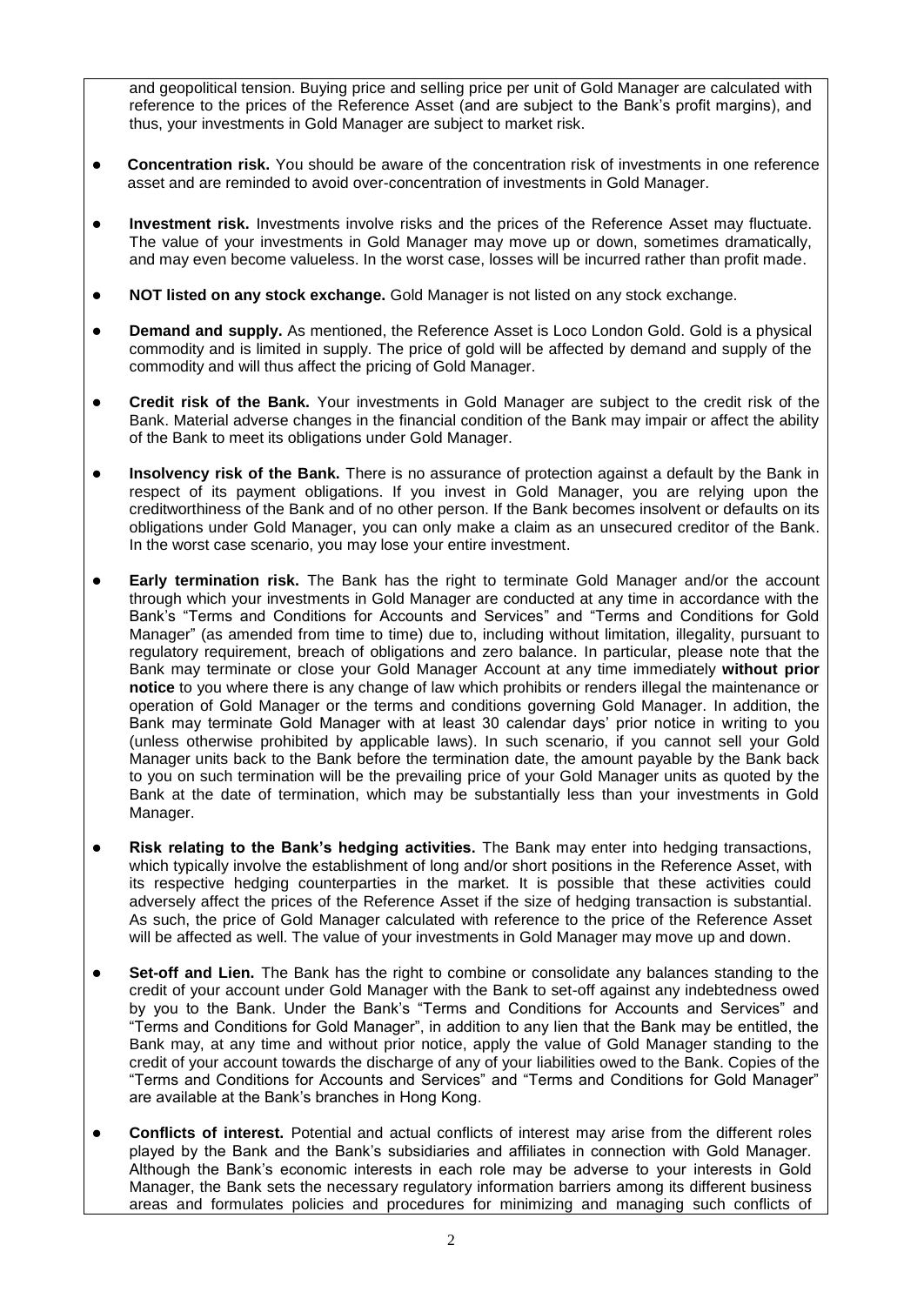interest, so as to comply with applicable laws and regulations, and to ensure the Bank's transactions or dealings will be transacted at arm's length.

- **Force majeure events.** The Bank is not liable for any failure or delay to meet its obligations due to any causes beyond its reasonable control which shall include but are not limited to local or international happenings such as any Act of God, Government act, epidemic, pandemic, flood, fire, typhoon, storm, civil commotion, strike, lockout, lockdown, war, mechanical failure, power failure, malfunction, breakdown, interruption or inadequacy of equipment or installation or other cause which results in or is likely to result in the erratic behavior of gold prices, the closure of the markets or exchanges of gold or any other cause affecting the operation of Gold Manager beyond the reasonable control of the Bank ("Force Majeure Events").
- **Service suspension risk.** The Bank may refuse to accept your order for the sale and/or purchase of units of Gold Manager and has the right to suspend dealings under Gold Manager where a Force Majeure Event has occurred or where the Bank considers in good faith and in a commercially reasonable manner that any of the following extreme or exceptional events has occurred: (a) any suspension of or limitation on trading in relevant markets for gold (including but not limited to the London bullion market, gold futures markets and markets for gold exchange traded products); (b) any event that disrupts or impairs the ability of market participants in general to effect transactions in, or obtain market values for gold, in relevant markets (including but not limited to the London bullion market, gold futures markets and markets for gold exchange traded products); or (c) any event (such as system failure) that materially disrupts or impairs the Bank in general to effect Gold Manager transactions. The Bank may exercise this right during drastic price fluctuations in gold and in other unpredictable market circumstances. In that case, you will be unable to buy, sell, liquidate or offset your Gold Manager positions, and may suffer losses as a result. The Bank will notify you of the suspension, and subsequent resumption, in writing as soon as reasonably practicable.
- **Foreign Account Tax Compliance Act.** The Foreign Account Tax Compliance Act ("**FATCA**") was enacted by the United States of America (the "**US**") on 18 March 2010 aiming to combat tax evasion by US taxpayers using offshore accounts. Under FATCA, foreign financial institutions ("**FFIs**") are required to identify and disclose certain information regarding their US account holders to the US Internal Revenue Service (the "**US IRS**").

The US and Hong Kong have been treated as having a Model 2 inter-governmental agreement ("**IGA**") since 30 June 2014 and the IGA officially came into force 6 July 2016 to facilitate FATCA compliance. This IGA establishes a framework of enabling relevant FFIs in Hong Kong to seek consent for disclosure from clients that are "**US Persons**" (as such term is defined by the US IRS), and to report relevant tax information of such client to the US IRS directly. Hong Kong FFIs are required to register with the US IRS and sign an agreement directly with the US IRS and shall comply and observe the following:-

- a) review information obtained via established know-your-customer procedures and as stipulated in the IGA to identify preexisting accounts held by US Persons and accounts held by entities with Controlling Persons (as such term is defined by the US IRS) who are US Persons;
- b) obtain valid IRS Tax Forms from all new clients or a FATCA-compliant self-certification form;
- c) monitor any changes in circumstances with regard to the US status of clients and, if necessary, request additional information from clients;
- d) obtain consent from the relevant US clients for reporting their account information (e.g. account balances, dividend incomes and withdrawals, etc.) and identification details to the US IRS annually; and
- e) report information of account balances, payment amounts and number of non-consenting US accounts to the US IRS on an annual basis. Based on such aggregate information, the US IRS may lodge to Hong Kong Inland Revenue Department requests for exchange of information on a group basis pursuant to the framework established by the Tax Information Exchange Agreement signed by Hong Kong and the US on 25 March 2014.

Non-compliant FFIs will face a punitive 30% withholding tax on all "withholdable payments" derived from US sources, including dividends, interest, gross proceeds, and certain derivative payments.

In addition, FFIs based in Hong Kong may be required to withhold 30% from payments it makes to accounts held by (i) non-FATCA compliant FFIs; and (ii) clients who fail to provide information as to their status.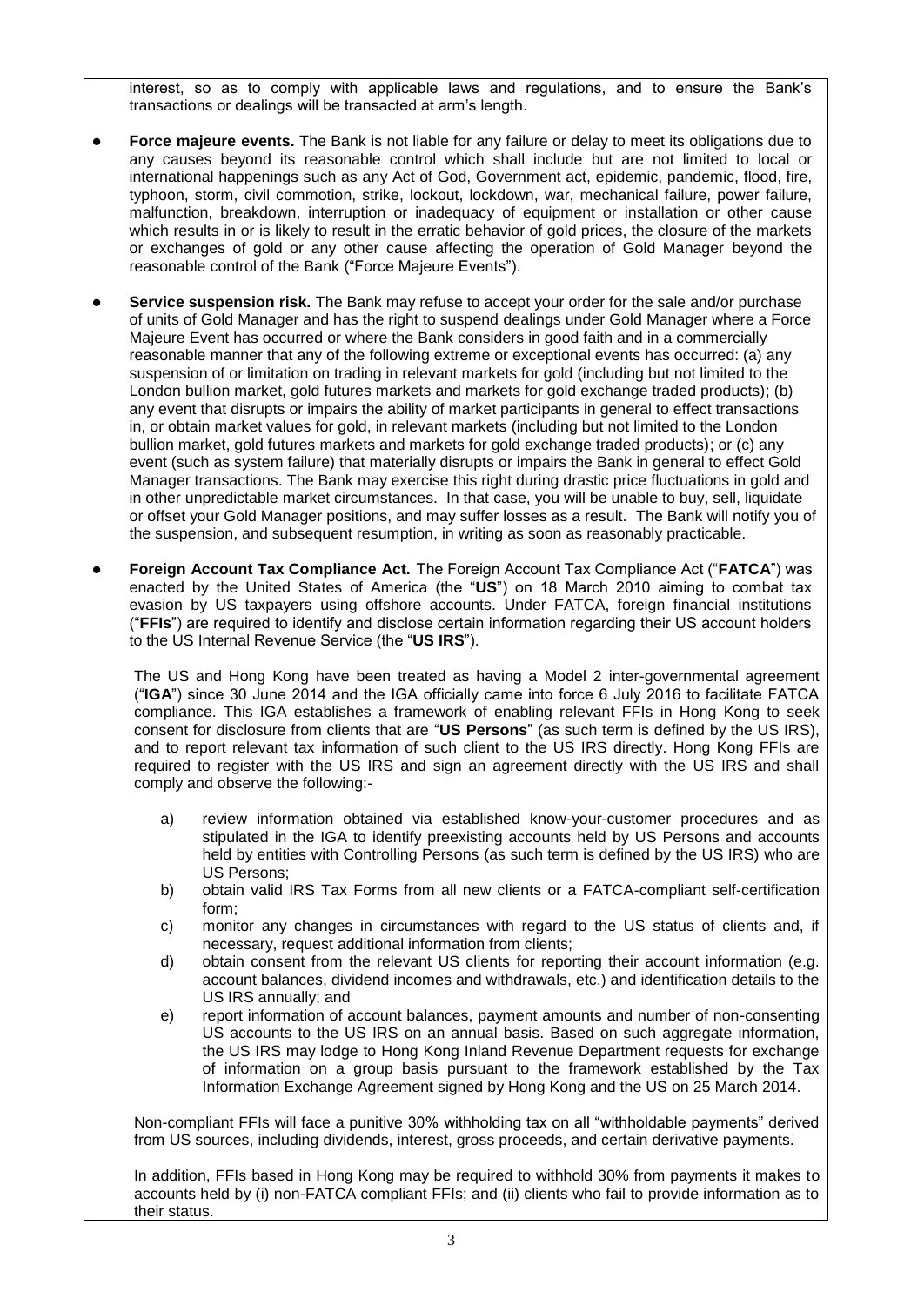Citigroup is committed to remaining globally compliant with FATCA and has registered its entities on 5 May 2014. Citibank N.A. is a U.S. financial institution that operates in Hong Kong through Citibank N.A., Hong Kong Branch. It is compliant with all applicable FATCA requirements. The Global Intermediary Identification Number of Citibank, N.A., Hong Kong Branch is NXUTG8.00000.BR.344.

You are strongly advised to seek independent professional advice regarding the possible FATCA implications of this product, if any.

#### **What are the key features?**

| <b>Product Name:</b>             | Gold Manager                                                                                                                                                                                                                                                                                                                                                                                                                                                                                                                                                                                                                      |
|----------------------------------|-----------------------------------------------------------------------------------------------------------------------------------------------------------------------------------------------------------------------------------------------------------------------------------------------------------------------------------------------------------------------------------------------------------------------------------------------------------------------------------------------------------------------------------------------------------------------------------------------------------------------------------|
| <b>Product Type:</b>             | Paper Gold Scheme                                                                                                                                                                                                                                                                                                                                                                                                                                                                                                                                                                                                                 |
| <b>Account Type:</b>             | A non-interest bearing account                                                                                                                                                                                                                                                                                                                                                                                                                                                                                                                                                                                                    |
| <b>Account Mechanism:</b>        | Your investments in Gold Manager will be conducted through a<br>non-interest bearing account called Gold Manager Account. The<br>purchase of units of Gold Manager will be credited to this non-<br>interest bearing account, while the sale of units of Gold Manager<br>will be debited from this non-interest bearing account. In addition,<br>you need to open a Call Deposit account as the settlement account.<br>The Call Deposit account is an interest bearing account from which<br>we will debit funds (if you purchase units of Gold Manager) or to<br>which we will credit funds (if you sell units of Gold Manager). |
| <b>Currency Denomination:</b>    | Buying price and selling price per unit of Gold Manager are<br>denominated in USD.                                                                                                                                                                                                                                                                                                                                                                                                                                                                                                                                                |
| <b>Reference Asset:</b>          | Loco London Gold (it represents the basis for international trading<br>and settlement in gold of the London bullion market. It is a global<br>over-the-counter gold trading market without geographical<br>constraint, which is a quotation made by dealers based on USD per<br>ounce. The fineness is not less than 99.5%.) as specified by the<br><b>London Bullion Market Association</b>                                                                                                                                                                                                                                      |
| <b>Quotation Unit:</b>           | One unit of Gold Manager                                                                                                                                                                                                                                                                                                                                                                                                                                                                                                                                                                                                          |
| <b>Quotation Unit Mechanism:</b> | The quotation unit of Gold Manager is one unit. One unit of Gold<br>Manager is referenced to one ounce of Loco London Gold. The<br>quotation prices of one unit of Gold Manager are referenced to Loco<br>London Gold price based on USD per ounce as quoted by the<br>market dealers to the Bank.                                                                                                                                                                                                                                                                                                                                |
| <b>Pricing Mechanism:</b>        | The prices per unit of Gold Manager are quoted by the Bank as the<br>"Bank's selling price" and the "Bank's buying price" respectively.                                                                                                                                                                                                                                                                                                                                                                                                                                                                                           |
|                                  | The Bank's selling price is the Bank's selling price to you if you<br>desire to buy one unit of Gold Manager from the Bank. The Bank's<br>selling price is the aggregate of (i) the prevailing market price of the<br>Reference Asset (as quoted by the market dealers to the Bank) and<br>(ii) the Bank's profit margins.                                                                                                                                                                                                                                                                                                        |
|                                  | The Bank's buying price is the Bank's buying price from you if you<br>desire to sell one unit of Gold Manager to the Bank. The Bank's<br>buying price is the prevailing market price of the Referenced Asset<br>(as quoted by the market dealers to the Bank) less the Bank's profit<br>margins.                                                                                                                                                                                                                                                                                                                                  |
|                                  | The Bank's profit margins will not exceed 1.5% of the Bank's buying                                                                                                                                                                                                                                                                                                                                                                                                                                                                                                                                                               |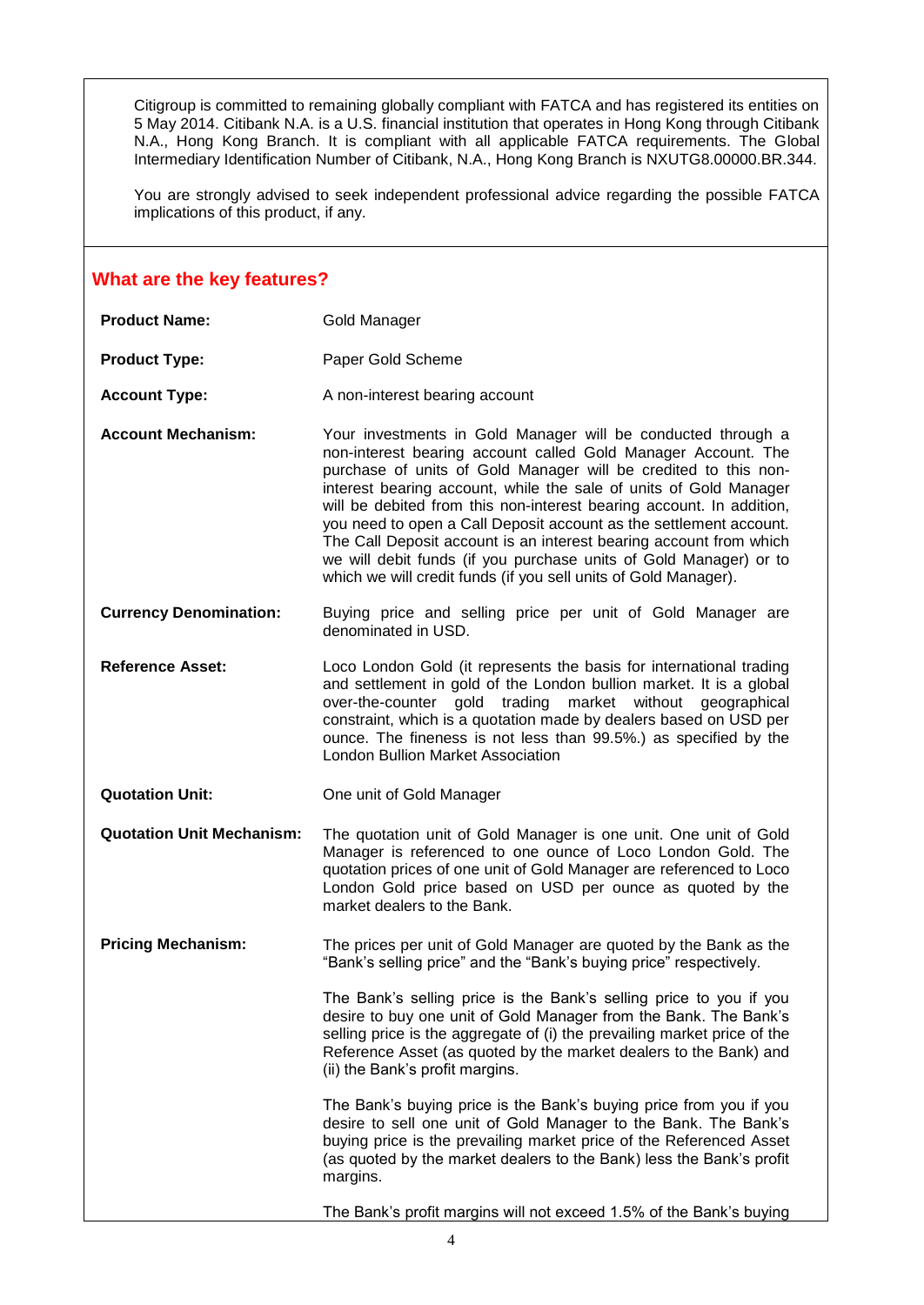| price and the Bank's selling price respectively per unit of Gold<br>Manager. The Bank reserves the right to change the Bank's<br>maximum profit margins by giving at least 30 calendar days' prior<br>written notice to you.                                                                                                                                                                                                                   |
|------------------------------------------------------------------------------------------------------------------------------------------------------------------------------------------------------------------------------------------------------------------------------------------------------------------------------------------------------------------------------------------------------------------------------------------------|
| The Bank's selling price and buying price are accurate to two<br>decimal places (i.e. with all figures rounded to the nearest 0.01).                                                                                                                                                                                                                                                                                                           |
| One unit for purchase of Gold Manager (with each increment being<br>0.01 unit, which is equal to one-hundredth of the Quotation Unit).<br>No minimum transaction limit for the sale of Gold Manager.                                                                                                                                                                                                                                           |
| You can purchase Gold Manager by visiting our branches in Hong<br>Kong,<br>internet<br>banking<br>at<br>https://www.citibank.com.hk/english/investment/paper-gold.html,<br>calling your Relationship Manager or the Citiphone banking at (852)<br>2860 0333.                                                                                                                                                                                   |
| Internet banking:<br>Monday to Sunday, 24-hours a day<br>(Except Sunday, 04:00 a.m - 08:00 a.m.)                                                                                                                                                                                                                                                                                                                                               |
| <b>Citiphone banking:</b><br>Monday to Sunday, 24-hours a day<br>(Except Sunday, 04:00 a.m - 08:00 a.m.)                                                                                                                                                                                                                                                                                                                                       |
| <b>Branches:</b><br>Monday to Friday, 9:30am - 7:00pm<br>Saturday: 9:30am - 12:30pm<br>(Business Hours of some branches may be different, please refer to<br>branch service hours for details)                                                                                                                                                                                                                                                 |
| All transactions are recorded in your Monthly consolidated<br>statement and Transaction advice of this non-interest bearing<br>account which includes details of the transaction date, trading<br>amount and price. Your purchase of units of Gold Manager will be<br>reflected as a credit in this non-interest bearing account. Your sale<br>of units of Gold Manager will be reflected as a debit in this non-<br>interest bearing account. |
|                                                                                                                                                                                                                                                                                                                                                                                                                                                |

### **Fees and Charges**

There are no handling fees or charges of the Bank at the time of transaction. The Bank's profit margins will not exceed 1.5% of the Bank's buying price and the Bank's selling price respectively per unit of Gold Manager. The Bank reserves the right to vary or impose further fees and charges or change the maximum profit margins by giving at least 30 calendar days' prior written notice to you.

## **Adjustments to the Terms and Conditions of Gold Manager**

The Bank reserves the right to change the terms and conditions governing Gold Manager as set out in the "Terms and Conditions for Accounts and Services" and "Terms and Conditions for Gold Manager". Any amendment will be made by the Bank in the Bank's sole and absolute discretion (acting in good faith and in a commercially reasonable manner) with at least 30 calendar days' prior written notice to you. Copies of the "Terms and Conditions for Accounts and Services" and "Terms and Conditions for Gold Manager" are available at the Bank's branches in Hong Kong.

## **The Bank's continuing obligations**

The Bank will notify the SFC and all investors as soon as reasonably practicable if the Bank ceases to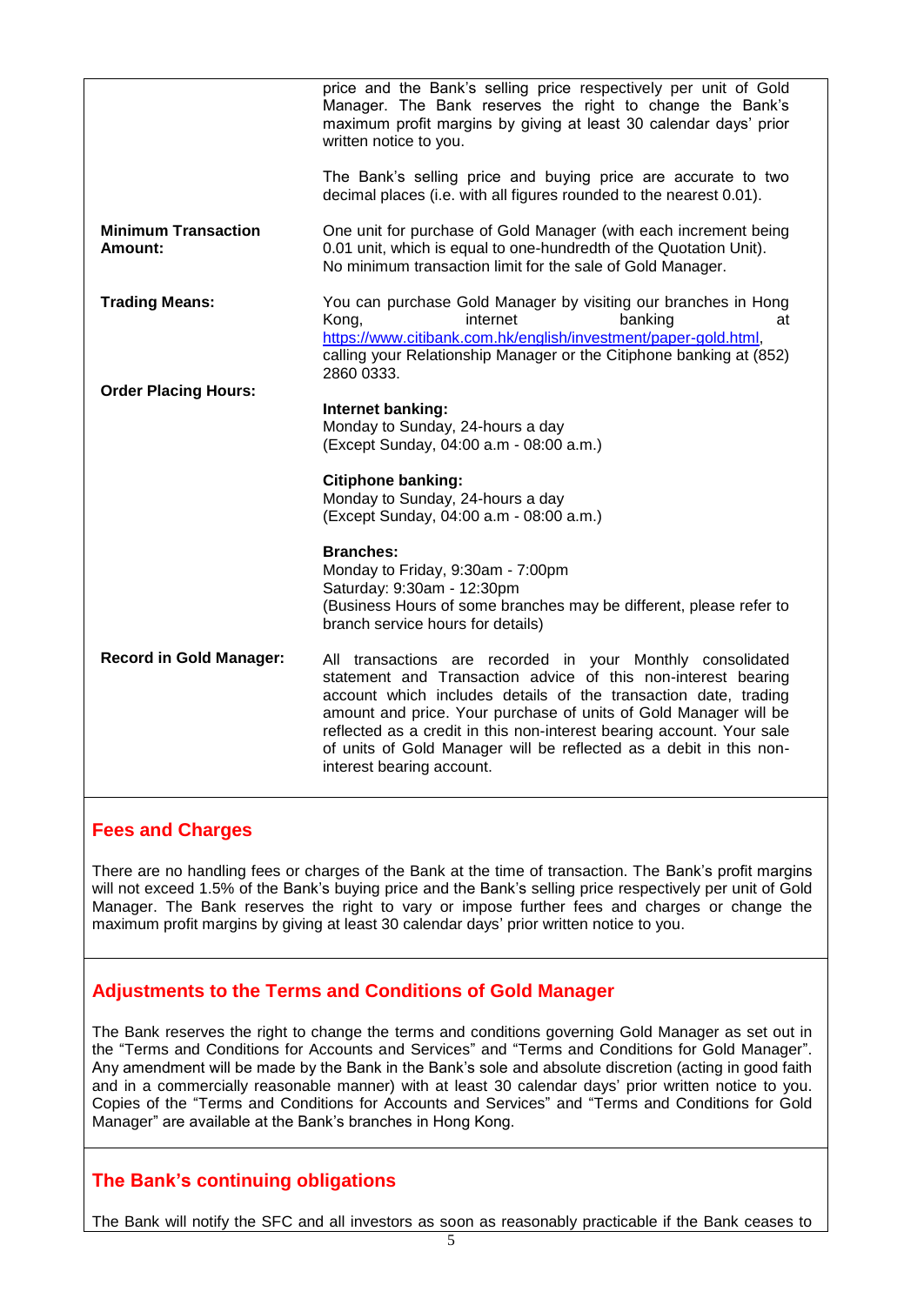meet any requirements of the Overarching Principles Section of the SFC Handbook for Unit Trusts and Mutual Funds, Investment-Linked Assurance Schemes and Unlisted Structured Investment Products and, to the extent permitted by any applicable laws, changes in the Bank's financial condition or other circumstances which could reasonably be expected to have a material adverse effect on the Bank's ability to fulfill its commitment in connection with Gold Manager.

Any proposed changes to Gold Manager in respect of the following will be submitted to the SFC for the prior approval:

- a) changes to constitutive documents (including, without limitation, the terms and conditions for Gold Manager);
- b) changes of key operators and their regulatory status and controlling shareholder;
- c) changes in investment objectives, policies and restrictions, fee structure and dealing and pricing arrangements; and
- d) any other changes that may materially prejudice investors' right or interests;

The Bank will provide one month's prior written notice to investors in respect of the changes.

The Bank shall inform investors as soon as reasonably practicable of any information concerning Gold Manager which is necessary to enable investors to an appraise the position of Gold Manager, including without limitation:

- a) any changes to Gold Manager that do not require the SFC's prior approval pursuant to paragraph above; and
- b) any material adverse change in the financial conditions or business of the Bank, or any other key counterparty to Gold Manager, that is aware of.

If Gold Manager is to be terminated or withdrawn from authorization, in addition to following any procedures set out in Gold Manager's constitutive documents or governing law, notice must be given to investors as determined by the SFC. Such notice (which should be at least three months) should be submitted to the SFC for prior approval and contain the reasons for the termination or withdrawal from authorization, the relevant provisions under the constitutive documents that enable such termination or withdrawal from authorization, the consequences of the termination or withdrawal from authorization and its effects on existing Investors, the alternatives (if any) available to Investors, the estimated costs of the termination or withdrawal from authorization and who is expected to bear them.

### **Offering documents**

The following offering documents contain detailed information about the Bank and Gold Manager. You should read all of these documents before deciding whether to invest:

i. This Product Key Facts Statement; and

ii. The Principal Brochure for Gold Manager dated February 2021.

The Bank has the obligation to distribute to you ALL of the above documents in English or Chinese as you may prefer. Copies of the offering documents are available at the Bank's branches in Hong Kong.

### **Contact details for enquiries or complaints**

If you have any enquiries or complaints regarding Gold Manager, you can visit any of our branches in Hong Kong, contact your Relationship Manager, call Citiphone banking at (852) 2860 0333, contact us online at [www.citibank.com.hk.](http://www.citibank.com.hk/)

## **Financial Information of the Bank**

You can access the Bank's audited consolidated financial statements and interim financial statements through the Bank's website at<https://www.citibank.com.hk/english/investment/paper-gold.html> or at any of our branches in Hong Kong.